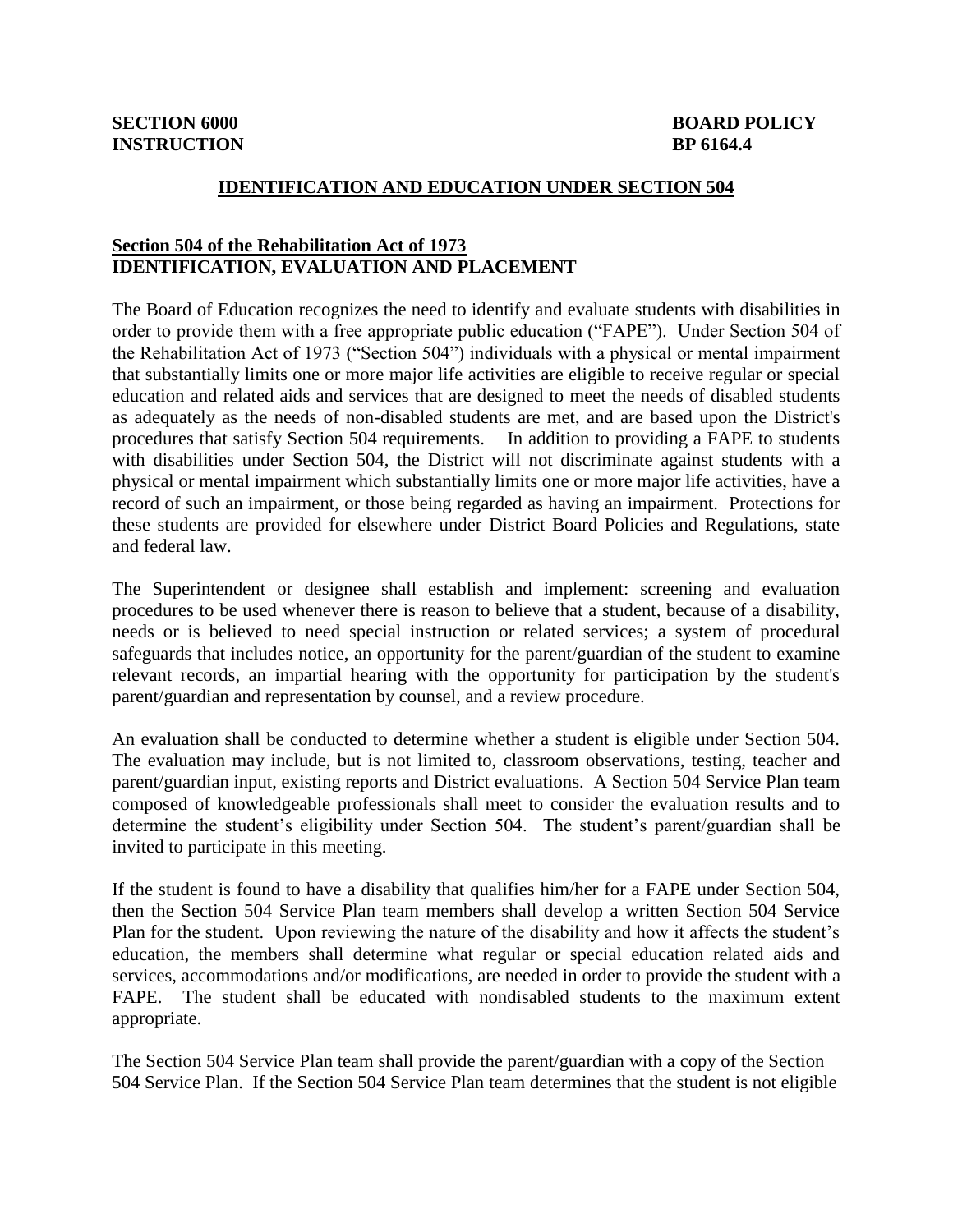for services under Section 504 or that no modification of educational services is needed, the parent/guardian shall receive a copy of the Section

504 Service Plan team meeting notes stating the basis for this decision. Parent/guardian shall also receive a copy of the procedural safeguards guaranteed under Section 504.

*Legal References:*

*UNITED STATES, CODE TITLE 29 §§ 701 et seq. Rehabilitation Act of 1973 §§ 794 et seq. Rehabilitation Act of 1973, Section 504 UNITED STATES CODE, TITLE 42 §§ 12101 et seq. Americans with Disabilities Act of 1990 (As amended by P.L. 110- 325 (Sept. 25, 2008)) CODE OF FEDERAL REGULATIONS, TITLE 34 §§ 104.1 et. seq. Nondiscrimination on the Basis of Handicap in Programs or Activities Receiving Federal Financial Assistance* 

ADOPTED: 10/26/77; Rev. 12/10/86; REVISION/REDESIGNATION: 2/23/94 (BP 113 Special Education); Rev. 11/16/94; Rev. 2/10/10; REV. 5/12/10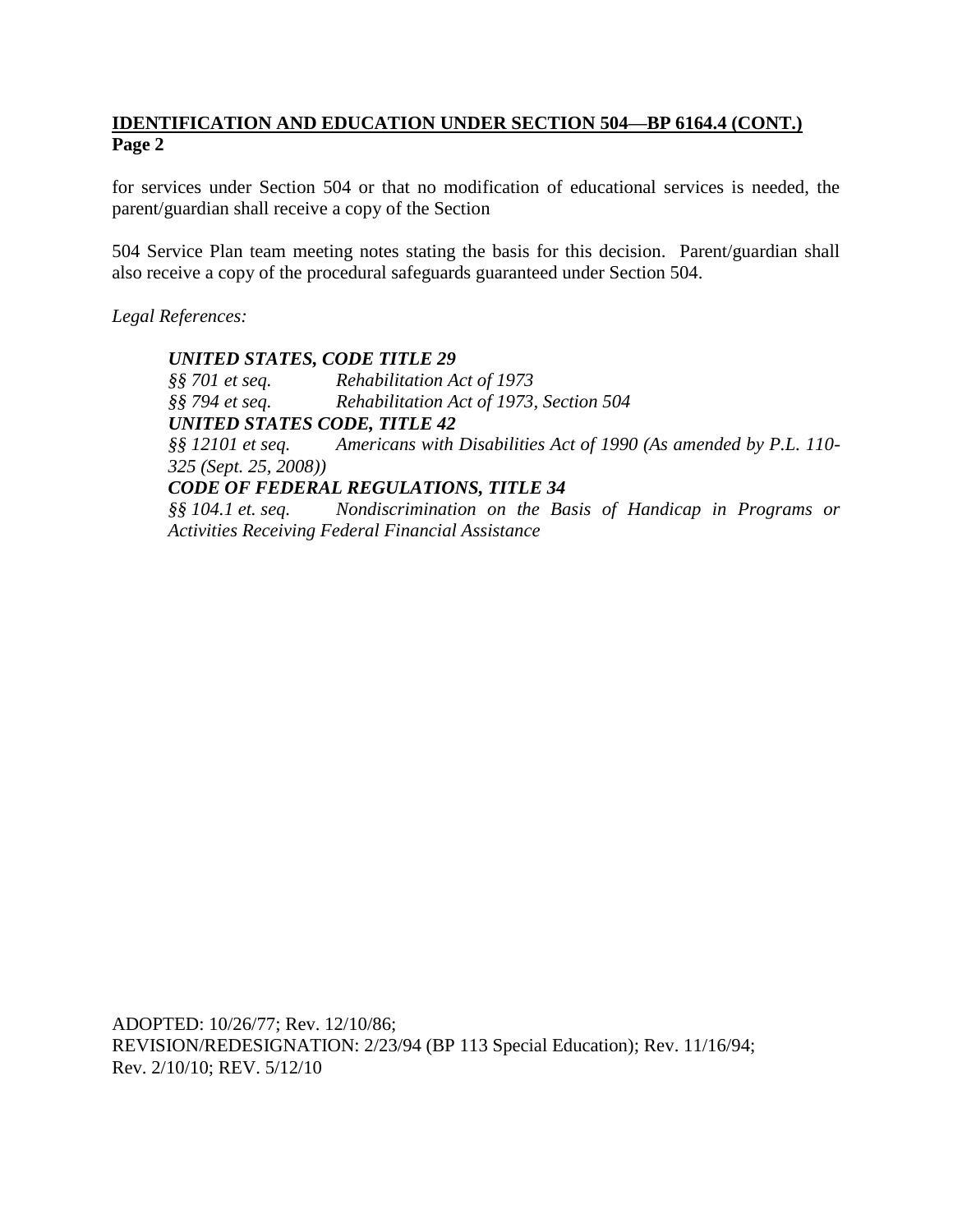# **SECTION 6000 ADMINISTRATIVE PROCEDURES**

## **IDENTIFICATION AND EDUCATION UNDER SECTION 504**

## **Section 504 of the Rehabilitation Act of 1973 REFERRAL, IDENTIFICATION, AND EDUCATION PROCEDURES**

#### PURPOSE

It is the intent of the Oxnard Union High School District ("District") to locate, identify, evaluate and provide a free appropriate public education ("FAPE") under Section 504 of the Rehabilitation Act of 1973 ("Section 504") to each student with a disability within its jurisdiction regardless of the nature or severity of the disability. Further, the District will provide regular or special education and related aids and services that are designed to meet the needs or each disabled students as adequately as the needs of non-disabled students. In addition to providing a FAPE to students with disabilities under Section 504, the District will not discriminate against students with a physical or mental impairment which substantially limits one or more major life activities, have a record of such an impairment, or those being regarded as having an impairment. Protections for these students are provided for elsewhere under District Board Policies and Regulations, state and federal law. (cf BP 1312.3.)

Students who, because of a Section 504 disability, need or are believed to need regular or special education and services are addressed in this policy.

Students who are identified as eligible for special education and related services under the criteria set forth in the Individuals with Disabilities Education Improvement Act of 2004 ("IDEA") are not addressed under this policy, as the needs of such students are provided for elsewhere under District Board Policies and Regulations, state and federal law, and Special Education Local Plan Area ("SELPA") procedures.

## DEFINITIONS AND ELIGIBILITY

- 1. A student with a disability is one who:
	- a. Has a physical or mental impairment that substantially limits one or more major life activities, including learning;
	- b. Has a record of such an impairment; or
	- c. Is regarded as having such an impairment.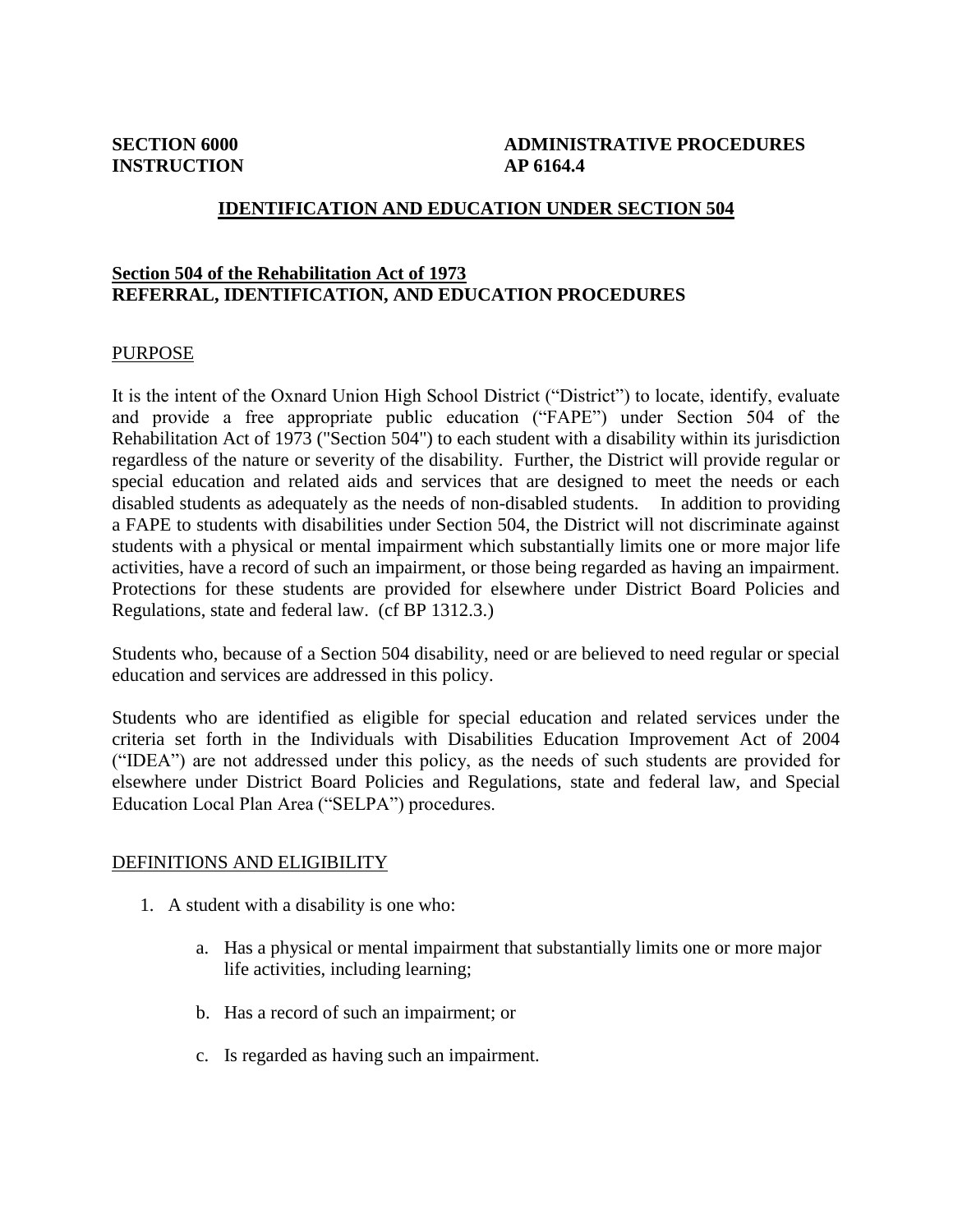However, only students qualifying under subdivision (a) (*i.e.*, those with an actual physical or mental impairment that substantially limits one or more major life activities) are entitled to a FAPE and a Section 504 Service Plan under Section 504.

- 2. A physical or mental impairment means: any physiological disorder or condition, cosmetic disfigurement, or anatomical loss affecting one or more of the following body systems: neurological; musculoskeletal; special sense organs; respiratory, including speech organs; cardiovascular; reproductive; digestive; genito-urinary; hemic and lymphatic; skin; and endocrine; or any mental or psychological disorder, such as mental retardation, organic brain syndrome, emotional, and specific learning disabilities. An impairment that is episodic or in remission is a disability if it would substantially limit a major life activity when active. The law does not limit eligibility to specific diseases or categories of medical conditions.
- 3. The term substantially limits shall be interpreted consistently with the findings and purpose of the Amendments to the Americans with Disabilities Act ("ADA") that went into effect on January 1, 2009. "Substantially limits" means unable to perform a major life function that the average person in the general population can perform or significantly restricted as to the condition, manner or duration under which an individual can perform a particular major life activity as compared to the condition, manner or duration under which the average person is the general population can perform that same major life activity.

Whether an impairment substantially limits a major life activity shall be made without regard to the ameliorative effects of mitigating measures such as: medication, medical supplies, equipment, or appliances, low-vision devices (which do not include ordinary eyeglasses or contact lenses), prosthetics including limbs and devices, hearing aids and cochlear implants or other implantable hearing devices, mobility devices, or oxygen therapy equipment and supplies; use of assistive technology; reasonable accommodations or auxiliary aids or services; or learned behavioral or adaptive neurological modifications. Thus, the ameliorative effects of the mitigating measures of ordinary eyeglasses or contact lenses shall be considered in determining whether an impairment substantially limits a major life activity.

4. Major life activities include, but are not limited to, caring for one's self, performing manual tasks, seeing, hearing, eating, sleeping, walking, standing, lifting, bending, speaking, breathing, learning, reading, concentrating, thinking, communicating, and working. A major life activity also includes the operation of a major bodily function, including but not limited to, functions of the immune system, normal cell growth, digestive, bowel, bladder, neurological, brain, respiratory, circulatory, endocrine, and reproductive functions. Learning, reading, concentration, thinking, and communication are typically, but not always, the major life activities utilized to determine Section 504 eligibility in the schools.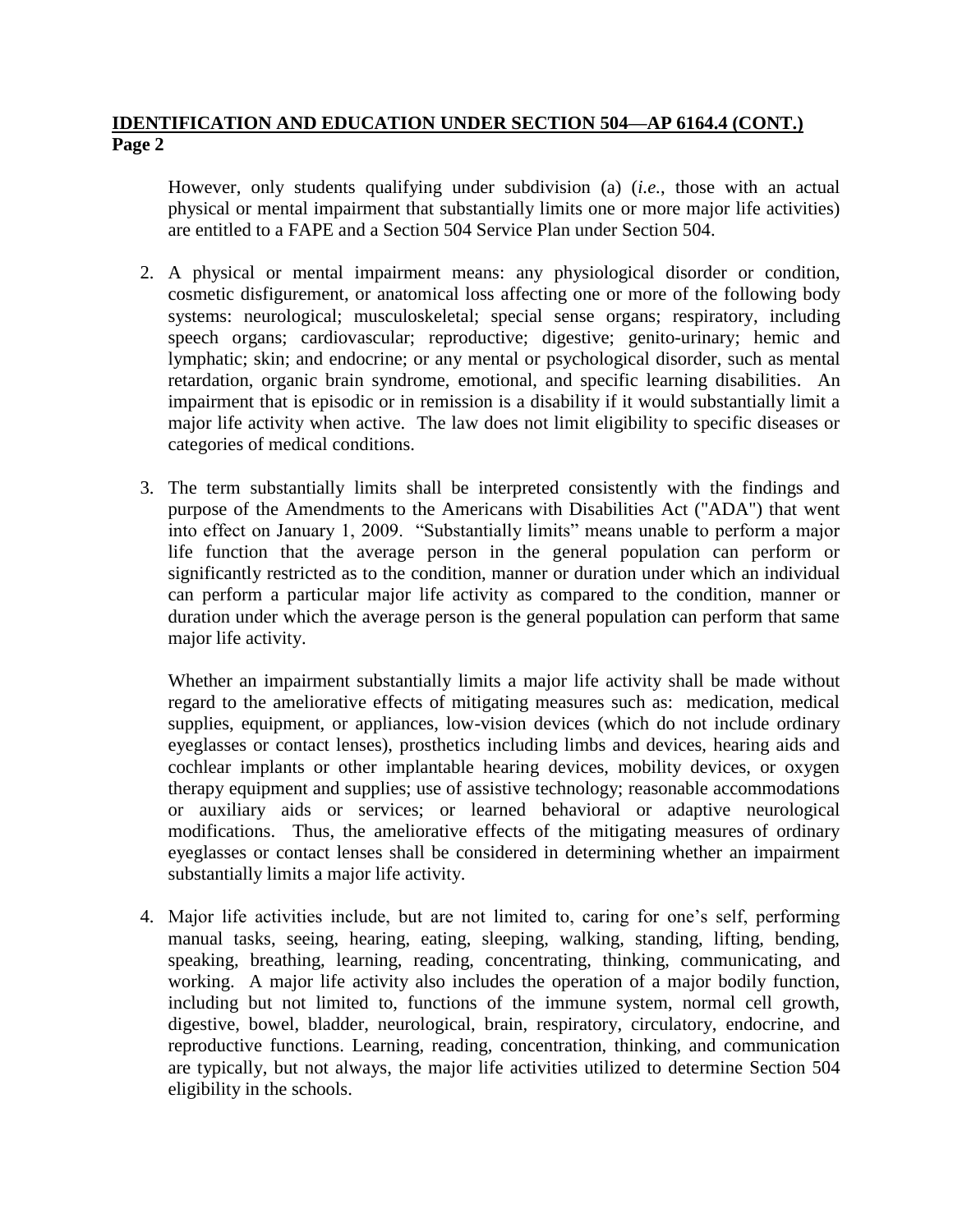# LOCATION AND NOTIFICATION PROCEDURES

- 1. The District shall annually undertake reasonable measures to locate and identify every qualified disabled student residing within the District's jurisdiction who is not receiving a public education, and to notify those students and their parent/guardian of the right to a FAPE under Section 504.
- 2. Location and notification procedures may include the District's annual notice, personal contacts, posting of notices, newspaper advertisements, press releases, and communications with public and private community agencies.
- 3. When a student is identified, he or she should be referred to the school's Section 504 Site Chairperson, following the procedures set forth below.

# IDENTIFICATION AND REFERRAL PROCEDURES

- 1. Any student may be referred, in writing, by parent, guardian, teacher, counselor, related service provider, other school staff, and/or community agency to the school's Section 504 Site Chairperson.
- 2. Based upon a review of relevant and available information regarding the student referred or based upon a meeting of the school site's Student Study Team or Section 504 Service Plan team, the District shall determine whether an evaluation under Section 504 is appropriate. The District shall evaluate any student who, because of disability, needs, or is believed to need, regular or special education or related aids and services.
- 3. If the request for evaluation is denied, the District or the school site's Student Study Team or Section 504 Service Plan team will inform the parent/guardian of the decision through prior written notice in writing and provide him/her with a copy of his/her parent/guardian rights and procedural safeguards under Section 504.
- 4. If the District or the school site's Section 504 Service Plan team determines an evaluation under Section 504 is appropriate, the team will forward a letter and/or an assessment plan requesting consent for evaluation of the student to the parent/guardian, along with a copy of the District's notice of parent/guardian rights and procedural safeguards under Section 504.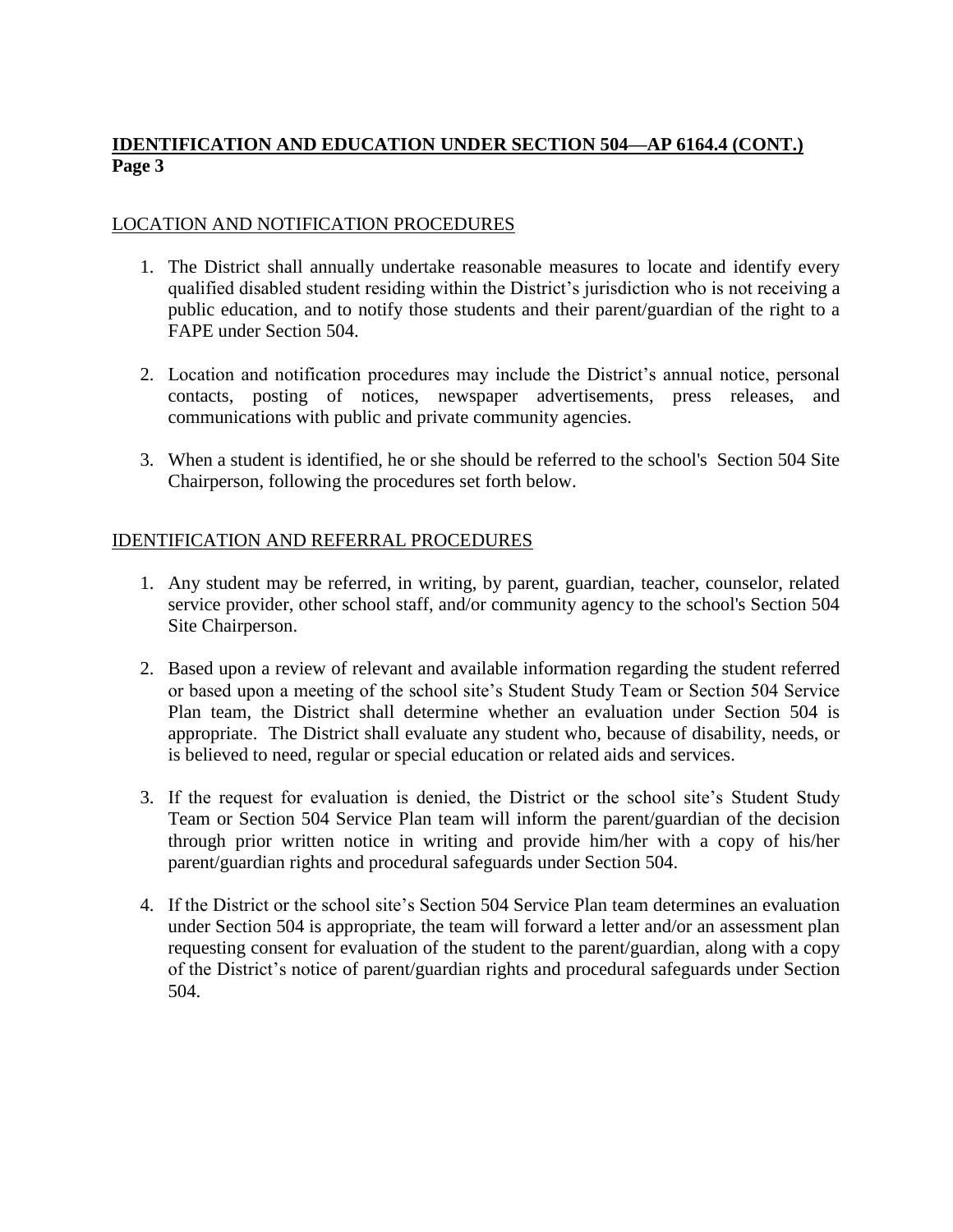# EVALUATION, ELIGIBILITY AND PLACEMENT DETERMINATIONS

- 1. The evaluation of students suspected of having a disability under Section 504 will be carried out by qualified evaluators selected by the District.
- 2. When selecting tests and other evaluation materials, the District will ensure that they are: validated for the specific purpose for which they are used; administered by trained personnel in conformance with the instructions provided by their producer; tailored to assess specific areas of educational need and not merely those which are designed to provide a single general intelligence quotient; and administered so as best to ensure that, when a test is administered to a student with impaired sensory, manual, or speaking skills, the test results accurately reflect the student's aptitude or achievement level or whatever other factor the test purports to measure, rather than reflecting the student's impaired sensory, manual, or speaking skills (except where those skills are the factors that the test purports to measure).
- 3. The District may administer and use formal and informal measures as deemed necessary. If the team is going to conduct formal assessment and/or observations in order to determine eligibility, then the team must obtain informed and written consent from the parent/guardian before the student is evaluated.
- 4. Additionally, if the student's Section 504 Service Plan team determines that a medical examination is necessary for a Section 504 determination, the District is responsible for the costs of the examination.
- 5. Once the evaluations are completed, the District will schedule a Section 504 meeting to consider the results of the evaluations; and, the student's Section 504 Service Plan team will determine whether the student is eligible under Section 504 by deciding whether the student has a physical or mental impairment that substantially limits one or more major life activities. A Section 504 Service Plan team meeting shall be convened within a reasonable time period of receiving the parent/guardian's consent to assess.
- 6. The Section 504 Service Plan team is made up of a group of individuals, including persons knowledgeable about the student, the meaning of the evaluation data being considered, and placement options. The team will generally include student's parent/guardian and at least one of the student's general education teachers; and, may include: other teachers, individuals who can interpret the instructional implications of the assessment results, SST members, school psychologist, school nurse, counselors, related service providers, the student, other school staff and administrators, and individuals who have knowledge or special expertise regarding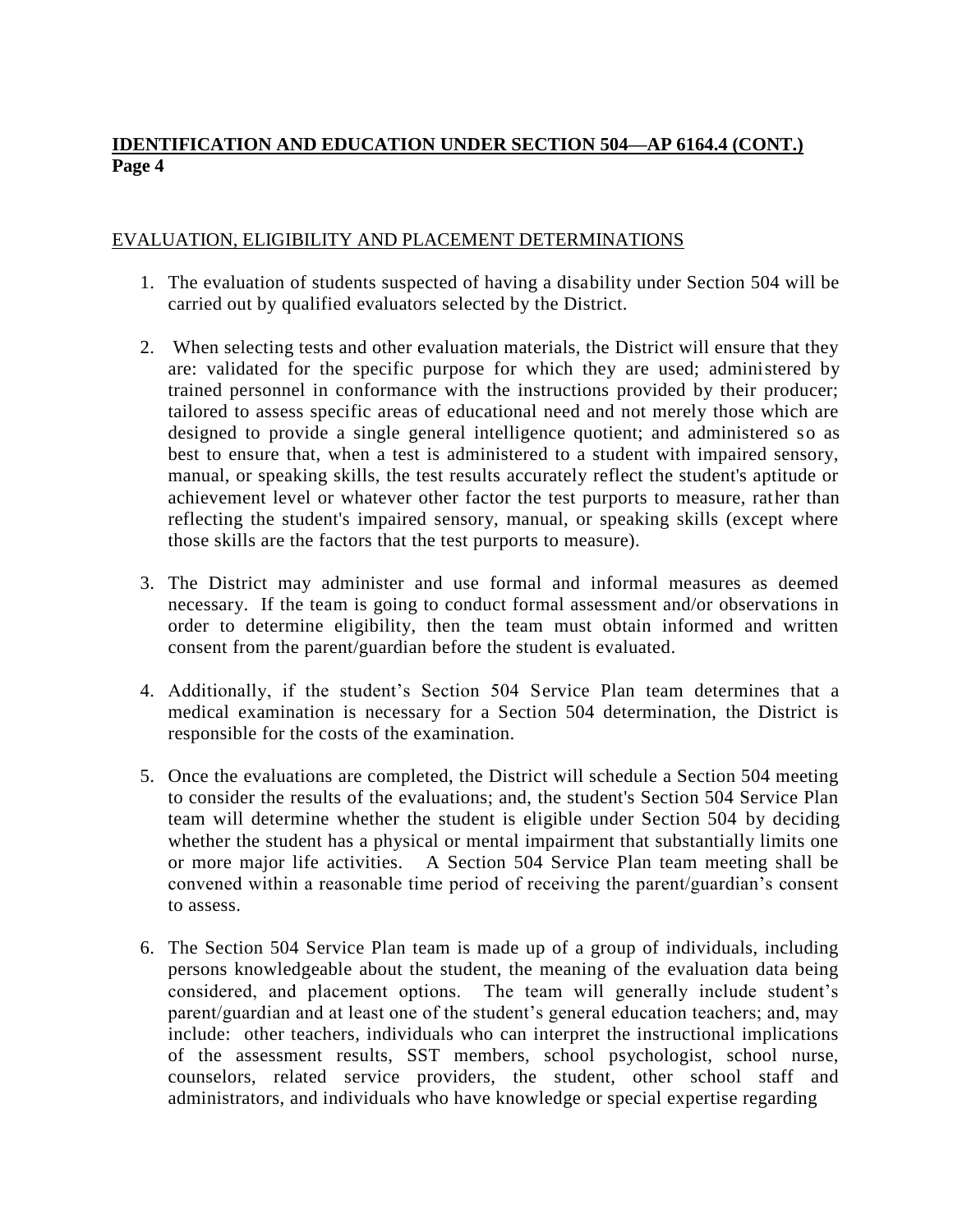the student. The determination of whether an individual has knowledge or special expertise regarding the pupil shall be made by the party who invites the individual to be a member of the Section 504 Service Plan team.

- 7. The Section 504 Service Plan team, in deciding whether a student is eligible for a Section 504 Service Plan, will collect and carefully interpret evaluation data and in a making placement decision, the team will draw upon information from a variety of sources, including, but not limited to, observations, testing, reports, District evaluations, medical records, letters from doctors, health care plans, school records, school administration, school counselors, teachers and paraprofessionals that work with the student, the parent/guardian, and when appropriate, the student.
- 8. No final determination of whether the student will or will not be identified as a disabled student within the meaning of Section 504 will be made without first inviting the parent/guardian of the student to participate in a Section 504 Service Plan team meeting concerning such determination. The parent/guardian will receive reasonable notice of all Section 504 Service Plan team meetings.
- 9. If the Section 504 Service Plan team finds the student ineligible under Section 504, this decision shall be documented in writing, at which time the parent/guardian shall be notified of his/her parent/guardian rights and procedural safeguards under Section 504, including the right to an impartial hearing.
- 10. For students who are determined, through the evaluation process, to be eligible under Section 504, the Section 504 Service Plan team shall develop a Section 504 Service Plan.
- 11. The Section 504 Service Plan will describe the student's disability; regular or special education; related aids and services; and, accommodations and/or modifications that are needed in order to provide the student with a FAPE, and how the placement, services, and accommodations and/or modifications will be provided to the student and by whom.
- 12. A copy of the plan shall be maintained in the student's cumulative file and in the District's Section 504 file. All school staff who work with the student shall be informed of the elements of the student's Section 504 Service Plan.
- 13. The parent/guardian must consent to the student's Section 504 Service Plan prior to the implementation of the plan; however, they do not need to consent to future changes in services in order for those changes to take place. Students who are eligible under Section 504 do not have a right to stay put in cases when a dispute arises.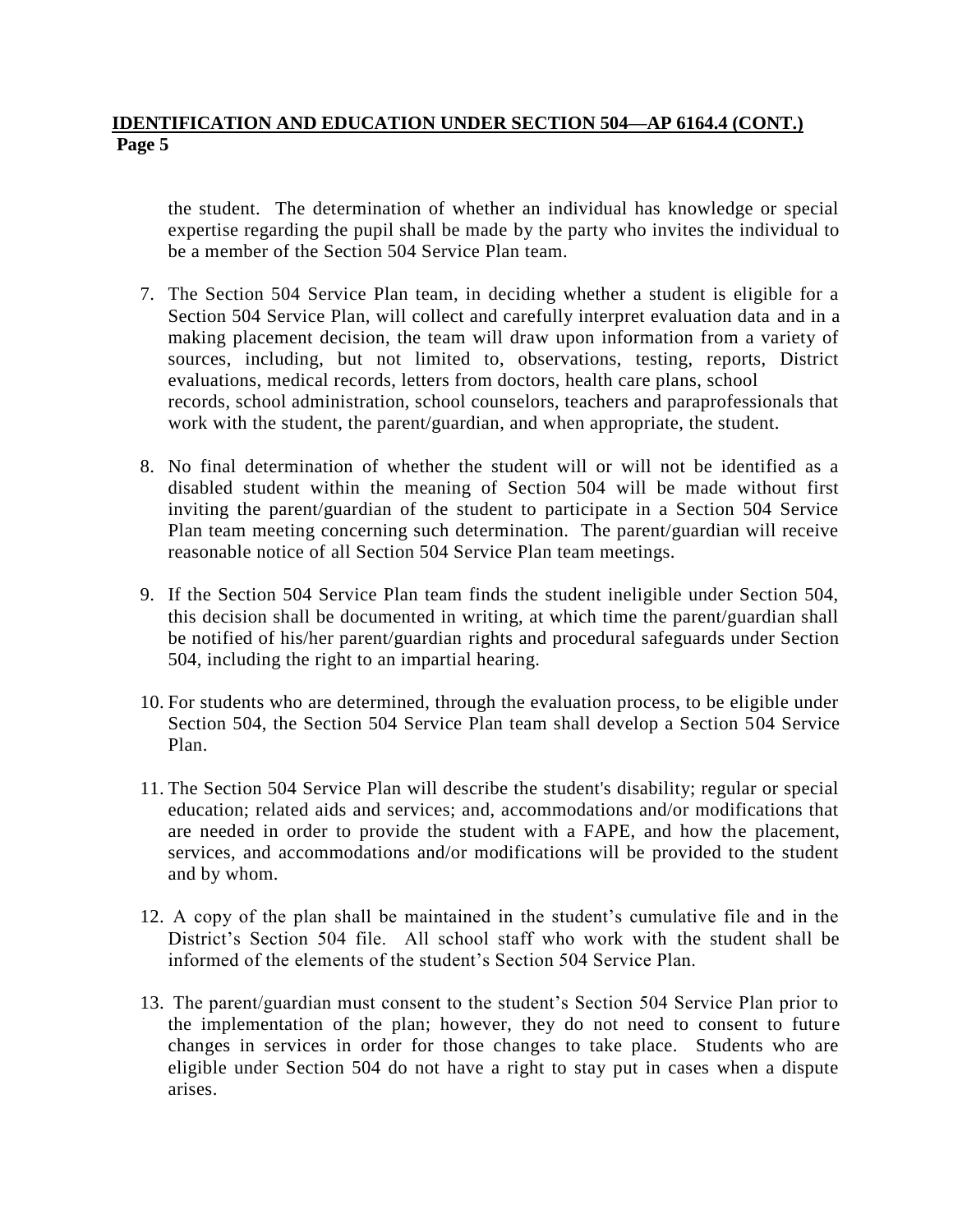- 14. A student with a disability shall be placed in a regular education environment of the District, unless the Section 504 Service Plan team determines that his/her education in such a placement cannot be achieved satisfactorily with the use of supplementary aides and services. The student with a disability shall be educated with non-disabled students to the maximum extent appropriate.
- 15. The parent/guardian shall be notified in writing of the final decision concerning the placement, services, and accommodations and/or modifications to be provided, if any, and of his/her parent/guardian rights and procedural safeguards pursuant to Section 504, including the right to an impartial hearing.

## REVIEW OF STUDENT PROGRESS

- 1. The Section 504 Service Plan team will meet annually to review the progress of students with disabilities and the effectiveness of the student's Section 504 Service Plan to determine whether services are appropriate, and that the needs of students with disabilities are being met as adequately as the needs of nondisabled students.
- 2. Should a parent/guardian request a Section 504 meeting, the District will convene one within a reasonable time period of the receipt of the request.
- 3. Prior to any subsequent significant change in placement, a reevaluation of the student's needs will be conducted. The parent/guardian will receive reasonable prior written notice of any meeting convened to propose a significant change in placement.
- 4. The Section 504 Service Plan team may also determine that the student no longer has a mental or physical impairment that substantially limits a major life activity. If the Section 504 Service Plan team so determines, the record of the Section 504 Service Plan team meeting will state the basis for the team's decision.

## **DISCIPLINE**

In disciplinary situations, students who have a Section 504 Service Plan may be suspended or placed in an alternative interim setting to the same extent these options would be used for children without disabilities. School personnel may also consider any unique circumstances on a case-by-case basis when determining whether a change in placement (in this context a disciplinary removal) is appropriate for a child with a disability who violates a code of student conduct. This change of placement may be to an appropriate interim alternative education setting, another setting, or suspension for not more than ten (10) consecutive school days. Additionally, removals of not more than ten (10) consecutive school days in the same school year for separate incidents of misconduct may be made.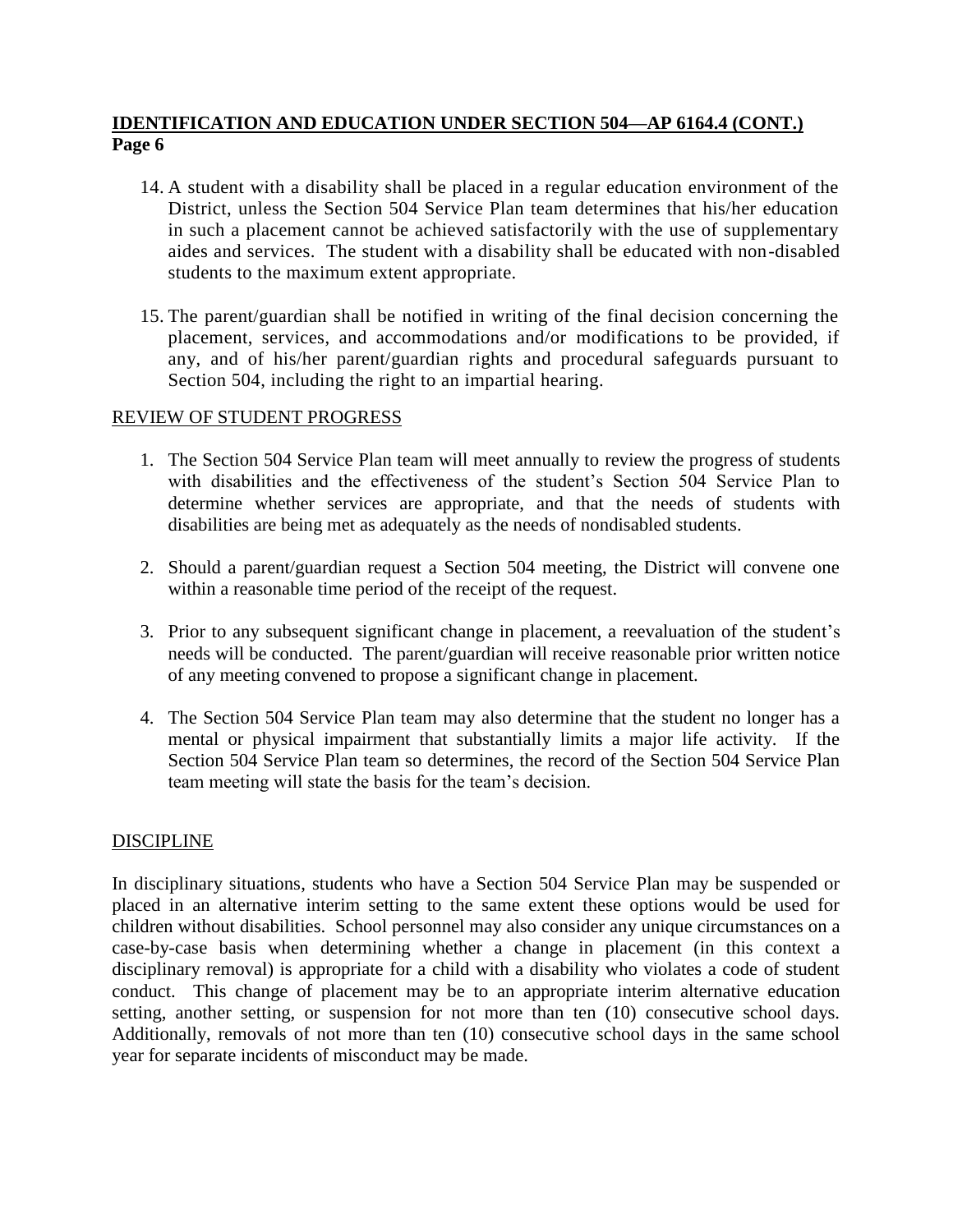After a child with a disability has been removed from his or her current placement for ten (10) school days in the same school year, during any subsequent days of removal, child is entitled to a manifestation determination meeting within ten (10) school days of the District's decision to change the student's placement. The child's parent/guardian must be invited to participate as a member of this manifestation determination meeting. At this meeting, the team will determine (based upon a review of all relevant information in the student's cumulative and Section 504 Service Plan files, the Student's Section 504 Service Plan, any teacher observations, and any relevant information provided by the parent/guardian) whether the student's alleged behavior was a manifestation of his/her disability by answering the inquiry required by the IDEA. As of the 2008-2009 school year, the questions are::

- Whether the conduct in question was caused by, or had a direct and substantial relationship to the student's disability; or,
- Whether the conduct in question was the direct result of District's failure to implement the student's current Section 504 Service Plan.

If the team answers yes to either question, the alleged misconduct shall be determined to be a manifestation of the student's disability. However, if the team answers no to both questions, the alleged misconduct shall be determined not to be a manifestation of the student's disability and the District may take disciplinary action against the student, such as expulsion, in the same manner as it would with a child without disabilities. If the student's behavior is determined to be a manifestation of his or her disability, the District must conduct a functional behavior assessment, and implement a behavioral support plan for the student. In this situation, if a behavioral support plan has already been developed, the District will review the plan and modify it as necessary to address the behavior in question. However, regardless of whether a student's behavior was a manifestation of the student's disability, the District may determine, following assessment, that a change of placement is appropriate for the student. The District may proceed with this change of placement following notice to the parents; consent is not required for a change of placement pursuant to Section 504.